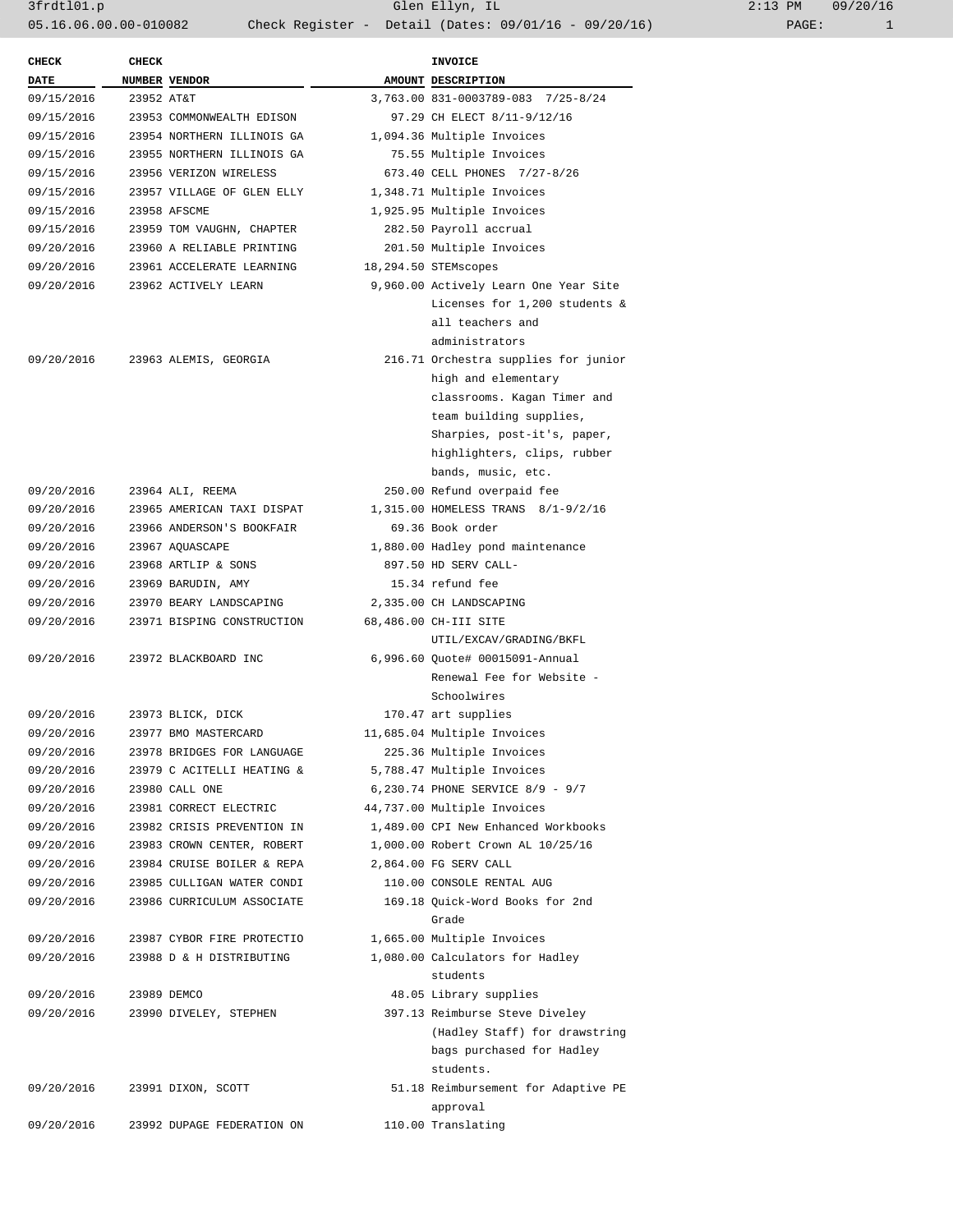3frdtl01.p Glen Ellyn, IL 2:13 PM 09/20/16 05.16.06.00.00-010082 Check Register - Detail (Dates: 09/01/16 - 09/20/16) PAGE: 2

| <b>CHECK</b> | <b>CHECK</b> |                            | <b>INVOICE</b>                        |
|--------------|--------------|----------------------------|---------------------------------------|
| <b>DATE</b>  |              | NUMBER VENDOR              | AMOUNT DESCRIPTION                    |
| 09/20/2016   |              | 23993 FEARON, ELLEN        | 42.00 Prorated refund of fees         |
| 09/20/2016   |              | 23994 FERGUSON             | 221.95 ASST REPAIR PARTS              |
| 09/20/2016   |              | 23995 FOLLETT SCHOOL SOLUT | 765.00 Spanish & French Materials     |
|              |              |                            | 16/17 for Hadley Order#2 50           |
|              |              |                            | for 6th Grade                         |
| 09/20/2016   | 23996 FQC    |                            | 4,184.00 CH-III CONSTRUCTION          |
|              |              |                            | MANAGEMENT                            |
| 09/20/2016   |              | 23997 FRANCZEK RADELET     | 3,336.78 July Billing                 |
| 09/20/2016   |              | 23998 GLENBARD WEST HIGH S | 350.00 Hadley Fall and Spring         |
|              |              |                            | Orchestra concerts                    |
| 09/20/2016   |              | 23999 GOMEZ, EDELMIRA      | 75.00 Refund Fees                     |
| 09/20/2016   |              | 24000 GRAYBAR ELECTRIC CO  | 283.83 Multiple Invoices              |
| 09/20/2016   |              | 24001 GREAT LAKES ELEVATOR | 313.75 AL SERV CALL                   |
| 09/20/2016   |              | 24002 GREAT MINDS          | 4,700.00 Eureka Math PD Invoice#      |
|              |              |                            | 082516-07 Invoice Date:               |
|              |              |                            | 8/25/16 Preparation &                 |
|              |              |                            | Customization of Eureka Math          |
|              |              |                            | Lessons Pk-5                          |
| 09/20/2016   |              | 24003 GREEN ASSOCIATES     | 16,549.84 MASTERPLANNIEN STUDIES      |
|              |              |                            | PERIOD ENDING 8/26/16                 |
| 09/20/2016   |              | 24004 HARDY, KARI          | 56.00 Refund Fees                     |
| 09/20/2016   |              | 24005 HARLAND CLARKE       | 242.20 Bank Deposit Slips             |
| 09/20/2016   |              | 24006 HERBOLD, JODI        | 30.00 Refund fee                      |
| 09/20/2016   |              | 24007 HILDNER, LYNNA       | 310.00 9//7/2016 Hildner Summer       |
|              |              |                            | math rewards                          |
| 09/20/2016   |              | 24008 HOBSON, DAVID        | 79.00 Refund Fees                     |
| 09/20/2016   |              | 24009 HOUSE OF GRAPHICS    | 1,442.95 Invoice# 1608115 Community   |
|              |              |                            | Workshop Postcard and Postage         |
| 09/20/2016   |              | 24010 HYDE PARK DAY SCHOOL | 612.36 Invoice #20160810, Tuition     |
|              |              |                            | for 1 student, August 29, 30,         |
|              |              |                            | and 31                                |
| 09/20/2016   |              | 24011 ILLINOIS GRADE SCHL  | 130.00 IGSMA Fees for the Music       |
|              |              |                            | Department                            |
| 09/20/2016   |              | 24012 INNOVATIONS THERAPEU | 3,150.88 Tuition payment              |
| 09/20/2016   |              | 24013 INNOVENTION SYSTEM L | 612.50 Translating                    |
| 09/20/2016   |              | 24014 JANE ADDAMS MIDDLE S | 110.00 Regional Softball refs 9/10    |
|              |              |                            | and $9/12$                            |
| 09/20/2016   |              | 24015 JUNIOR LIBRARY GUILD | 3,980.40 subscription to Junior       |
|              |              |                            |                                       |
|              |              |                            | Library GUild                         |
| 09/20/2016   |              | 24016 KAGAN PROFESSIONAL D | 4,299.00 Kagan Cooperative Learning   |
|              |              |                            | Day#1 Hadley Jr High 8/16/16          |
| 09/20/2016   |              | 24017 KAGAN PUBLISHING     | 2,550.00 Course materials for 8/16    |
|              |              |                            | Kagan Seminar                         |
| 09/20/2016   |              | 24018 KONICA MINOLTA BUSIN | 13,294.08 Multiple Invoices           |
| 09/20/2016   |              | 24019 LEN'S ACE HARDWARE   | 75.37 ASST SUPP                       |
| 09/20/2016   |              | 24020 LEWIS, KELLY         | 421.90 Multiple Invoices              |
| 09/20/2016   |              | 24021 LOWERY MCDONNELL     | 30.00 BALANCE- Forest Glen cubbies    |
|              |              |                            | as per bid                            |
| 09/20/2016   |              | 24022 LUSCOMBE MUSIC       | 229.17 Multiple Invoices              |
| 09/20/2016   |              | 24023 MAKE MUSIC INC       | 14,439.00 Annual Renewal for Haldey's |
|              |              |                            | Smart Music Subscription              |
| 09/20/2016   |              | 24024 MARQUARDT SCHOOL DIS | 32,518.85 AUG FOOD SERV               |
| 09/20/2016   |              | 24025 MAXIM HEALTHCARE SER | 880.00 Invoice #13654835-Z02 8/22,    |
|              |              |                            | 8/23, 8/24, 8/25                      |
| 09/20/2016   |              | 24026 MCCAUSLAND, IAN      | 105.00 Reimbursement for IAHPERD      |
|              |              |                            | Convention 11/17-11/18                |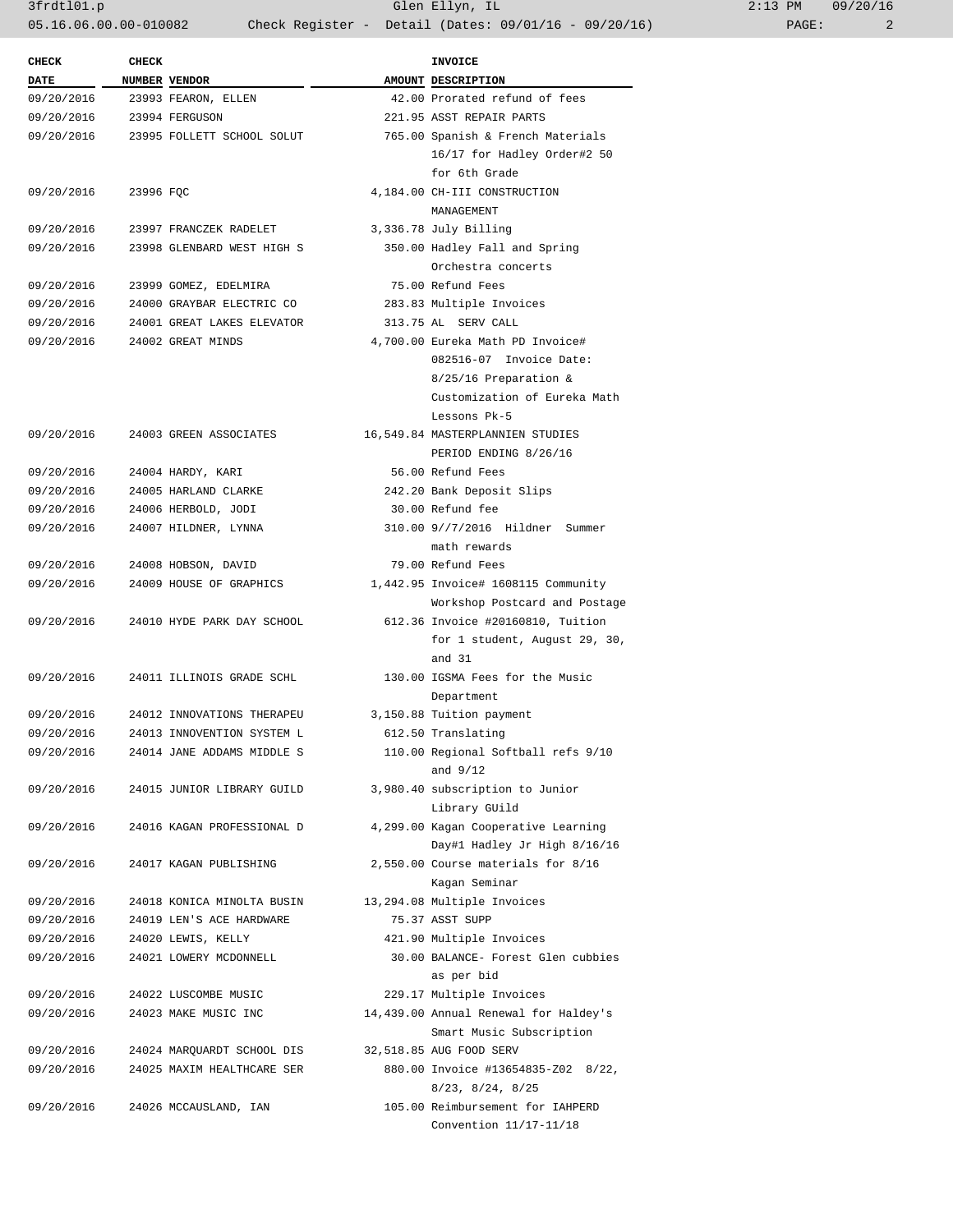| <b>CHECK</b> | CHECK     |                            | <b>INVOICE</b>                        |
|--------------|-----------|----------------------------|---------------------------------------|
| DATE         |           | NUMBER VENDOR              | AMOUNT DESCRIPTION                    |
| 09/20/2016   |           | 24027 MENARDS              | 741.97 Multiple Invoices              |
| 09/20/2016   |           | 24028 METRO PROFESSIONAL P | 6,591.79 Multiple Invoices            |
| 09/20/2016   |           | 24029 MIDAMERICAN ENERGY   | 25,326.33 Multiple Invoices           |
| 09/20/2016   |           | 24030 NICKY'S FOLDERS/ROCH | 125.00 Take Home Folders              |
| 09/20/2016   |           | 24031 NORTHERN ILLINOIS GA | 70.76 Multiple Invoices               |
| 09/20/2016   |           | 24032 NUTOYS LEISURE PRODU | 321.40 CABLES                         |
| 09/20/2016   |           | 24035 OFFICE DEPOT         | 3,237.48 Multiple Invoices            |
| 09/20/2016   |           | 24037 OLIVE GROVE LANDSCAP | 17,098.38 Multiple Invoices           |
| 09/20/2016   |           | 24038 ORKIN LLC            | 1,561.27 Multiple Invoices            |
| 09/20/2016   |           | 24039 PALOS SPORTS INC     | 1,627.00 Multiple Invoices            |
| 09/20/2016   |           | 24040 PARKLAND PREPARATORY | 8,843.52 Invoice #1583, Tuition for 4 |
|              |           |                            | students                              |
| 09/20/2016   | 24041 PCM |                            | 584.14 Multiple Invoices              |
| 09/20/2016   |           | 24042 PEPPER, J W & SONS   | 212.71 Multiple Invoices              |
| 09/20/2016   |           | 24043 PEPPERS, PAT         | 65.00 V-ball ref 9/7                  |
| 09/20/2016   |           | 24044 PITNEY BOWES         | 1,734.78 POSTAGE METER LEASE          |
| 09/20/2016   |           | 24045 PITSCO               | 681.05 C02 Dragster Raceway and C02   |
|              |           |                            | catridges for 3d printed              |
|              |           |                            |                                       |
|              |           |                            | dragster activity. Vendor             |
|              |           |                            | Address has changed!!! They           |
|              |           |                            | no longer have a Dallas               |
|              |           |                            | office. The new address is as         |
|              |           |                            | follows: PO Box 1708                  |
|              |           |                            | Pittsburg, KS 66762                   |
|              |           |                            | orders@pitsco.com Phone:              |
|              |           |                            | 800-533-8104 Fax:                     |
|              |           |                            | 620-231-2466                          |
| 09/20/2016   |           | 24046 PJ'S CAMERA & PHOTO  | 329.99 Fuji Film Fine Pix 59900W      |
|              |           |                            | camera, 16mp, 24-1200mm zoom,         |
|              |           |                            | 3" LCD screen Digital Camera          |
|              |           |                            | for Yearbook photography              |
| 09/20/2016   |           | 24047 PRO-ED               | 213.40 Social Language Test.          |
|              |           |                            | Elementary                            |
| 09/20/2016   |           | 24048 PUBLIC STORAGE       | 893.00 Multiple Invoices              |
| 09/20/2016   |           | 24049 OUINLAN & FABISH MUS | 3,274.79 Multiple Invoices            |
| 09/20/2016   |           | 24050 RAMIREZ, MARIA       | 56.00 Refund fees                     |
| 09/20/2016   |           | 24051 REALLY GOOD STUFF IN | 406.79 Multiple Invoices              |
| 09/20/2016   |           | 24052 RESTROOM DIRECT      | 7,706.00 Multiple Invoices            |
| 09/20/2016   |           | 24053 ROBINETTE DEMOLITION | 2,202.00 CH DEMOLITION                |
| 09/20/2016   |           | 24054 ROONEY, ALAN         | 60.00 Soccer ref 9/15                 |
| 09/20/2016   |           | 24055 ROSCOE CO            | 345.60 Multiple Invoices              |
| 09/20/2016   |           | 24056 ROTARY CLUB OF GLEN  | $195.00$ Invoice # $6549$ - Dues and  |
|              |           |                            | Meals;                                |
| 09/20/2016   |           | 24057 SCHOLASTIC INC       | 198.68 Classroom Supplies             |
| 09/20/2016   |           | 24058 SCHOLASTIC MAGAZINES | 4,014.51 Multiple Invoices            |
| 09/20/2016   |           | 24059 SCHOOL PRIDE         | 150.00 Track Name updates             |
| 09/20/2016   |           | 24062 SCHOOL SPECIALTY     | 6,789.52 Multiple Invoices            |
| 09/20/2016   |           | 24063 SCHOOL TECHNOLOGY AS | 231.00 Printer ribbons lunch swipe    |
|              |           |                            | cards                                 |
| 09/20/2016   |           | 24064 SEAL OF ILLINOIS     | 1,227.42 Invoice # 6182 Tuition for   |
|              |           |                            | student 6 days                        |
| 09/20/2016   |           | 24065 SENTINEL TECHNOLOGIE | 1,193.21 Onsite and Remote Support to |
|              |           |                            | Service VoIP Phone System             |
| 09/20/2016   |           | 24066 SHALANKO, JOHN       | 40.00 Soccer Ref 9/7                  |
| 09/20/2016   |           | 24067 SHAW MEDIA           | 73.08 Legal notices Invoice           |
|              |           |                            | #0816100703608/2016                   |
|              |           |                            |                                       |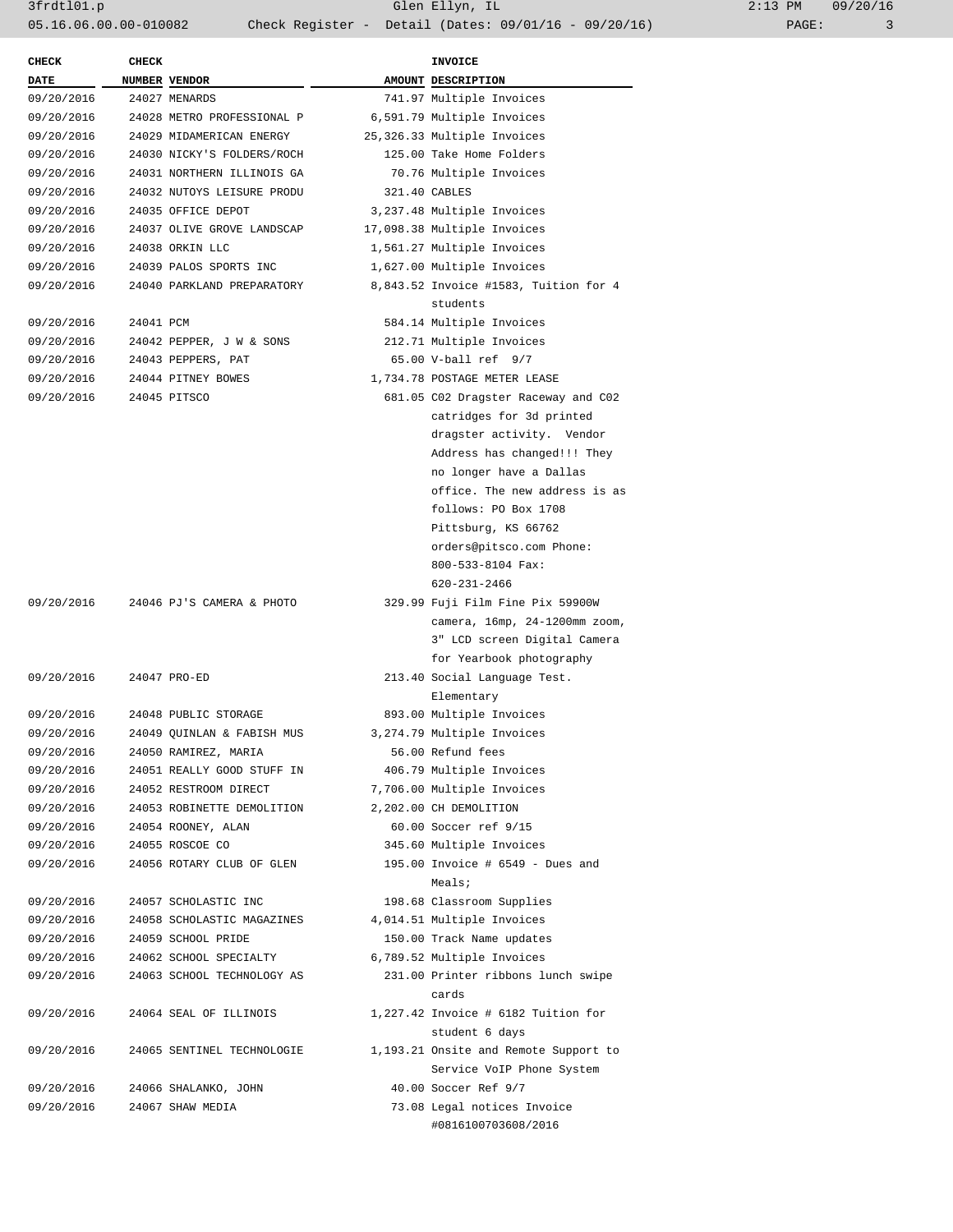3frdtl01.p Glen Ellyn, IL 2:13 PM 09/20/16 05.16.06.00.00-010082 Check Register - Detail (Dates: 09/01/16 - 09/20/16) PAGE: 4

| <b>CHECK</b>                   | <b>CHECK</b> |                                                                        | <b>INVOICE</b>                         |
|--------------------------------|--------------|------------------------------------------------------------------------|----------------------------------------|
| <b>DATE</b>                    |              | NUMBER VENDOR                                                          | AMOUNT DESCRIPTION                     |
| 09/20/2016                     |              | 24068 SIGN IDENTITY                                                    | 253.00 Multiple Invoices               |
| 09/20/2016                     |              | 24069 SIMPSON, BETHANY                                                 | 56.00 Refund Fees                      |
| 09/20/2016                     |              | 24070 SKYWARD INC                                                      | 1,505.00 Multiple Invoices             |
| 09/20/2016                     |              | 24071 SOUTH SIDE CONTROL S                                             | 2,444.89 Multiple Invoices             |
| 09/20/2016                     |              | 24072 SOUTHPAW ENTERPRISES                                             | 104.00 4x8 Rainbow Mat & Theraband     |
|                                |              |                                                                        | Exercise Ball.                         |
| 09/20/2016                     |              | 24073 STEVENS INDUSTRIES                                               | 6,904.00 Multiple Invoices             |
| 09/20/2016                     |              | 24074 SWEETWATER                                                       | 1,107.00 Licensing for Photoscore      |
|                                |              |                                                                        | software for Hadley Music              |
|                                |              |                                                                        | Dept.                                  |
| 09/20/2016                     |              | 24075 TEACHERS DISCOVERY                                               | 103.65 Classroom Supplies              |
| 09/20/2016                     |              | 24076 THERMO MECHANICAL                                                | 600.00 CH SERV CALL                    |
|                                |              | 09/20/2016 24077 TRAN, LAN PHUONG                                      | 12.50 Translating                      |
| 09/20/2016                     |              | 24078 TYPING CLUB INC                                                  | 3,742.20 Typing Club Quote#65050 16/17 |
|                                |              |                                                                        | School Y ear                           |
| 09/20/2016                     |              | 24079 UNITED ANALYTICAL SE                                             | 1,307.50 Indoor Air Quality Testing    |
|                                |              |                                                                        | for basement of Forest Glen            |
|                                |              |                                                                        | Elementary School                      |
| 09/20/2016                     |              | 24080 US GAMES INC                                                     | 786.06 Elementary PE 16/17             |
| 09/20/2016                     |              | 24081 VANGUARD ENERGY SERV                                             | 60.53 GAS 8/1-8/31/16                  |
| 09/20/2016                     |              | 24082 VERITIV OPERATING CO                                             | 510.00 Copy paper as per bid dated     |
|                                |              |                                                                        | March 24, 2016                         |
| 09/20/2016                     |              | 24083 VILLA PARK ELECTRIC                                              | 315.00 LENSES                          |
| 09/20/2016                     |              | 24084 W.J. O'NEIL CHICAGO                                              | 436.00 HD SERV CALL                    |
| 09/20/2016                     |              | 24085 WAGEWORKS                                                        | 320.67 FSA FEE AUGUST                  |
| 09/20/2016                     |              | 24086 WASTE MANAGEMENT WES                                             | 3,425.19 SEPT DISP                     |
| 09/20/2016                     |              | 24087 WILSON LANGUAGE TRAI                                             | 49.95 Instruction Supplies             |
| 09/20/2016                     |              | 24088 WINKELMANN, DEREK                                                | 51.18 Reimbursement for Adaptive PE    |
|                                |              |                                                                        | approval                               |
|                                |              | 09/20/2016 24089 ZAMARRIPA, DANNY                                      | 23.10 Lunch account refund             |
| 09/20/2016                     |              | 24090 ZBARAZA, LILIANA                                                 | 79.00 Refund Fees                      |
|                                |              | 09/09/2016 201600071 ILLINOIS DEPT OF REV                              | 188.11 Payroll accrual                 |
|                                |              | 09/09/2016 201600072 INTERNAL REV SERVICE                              | 438.49 Multiple Invoices               |
| 09/09/2016 201600073 T H I S   |              |                                                                        | 109.39 Multiple Invoices               |
|                                |              | 09/09/2016 201600074 TEACHERS RETIREMENT                               | 534.68 Multiple Invoices               |
|                                |              | 09/15/2016 201600077 ILLINOIS DEPT OF REV                              | 38,712.77 Multiple Invoices            |
| 09/15/2016 201600079 T H I S   |              |                                                                        | 18,165.30 Multiple Invoices            |
|                                |              | 09/15/2016 201600080 TEACHERS RETIREMENT                               | 92,111.76 Multiple Invoices            |
| 09/15/2016 201600081 WAGEWORKS |              |                                                                        | 6,359.13 Multiple Invoices             |
|                                |              | 09/15/2016 201600082 THE OMNI GROUP                                    | 45,772.05 Multiple Invoices            |
|                                |              | 09/15/2016 201600083 EXPERT PAY                                        | 1,837.08 Payroll accrual               |
|                                |              | 09/15/2016 201600086 INTERNAL REV SERVICE                              | 197,237.11 Multiple Invoices           |
|                                |              | 09/15/2016 201600091 EDUCATIONAL BENEFIT                               | 479,081.47 SEPT AD&D, DENTAL, LIFE,    |
|                                |              |                                                                        | MEDICAL                                |
|                                |              | 09/16/2016 201600101 THE OMNI GROUP                                    | 43.50 403 B ADM FEE                    |
| 09/16/2016 201600104 REV TRAK  |              |                                                                        | 6,247.34 REV TRAK                      |
| 09/16/2016 201600105 T H I S   |              |                                                                        | 6,763.77 THIS SEPT                     |
| 09/16/2016 201600106 T H I S   |              |                                                                        | 165.90 ADJUSTMENT OT EARNINGS-THIS     |
|                                |              | 09/16/2016 201600107 UNUM LIFE INSURANCE 2,208.76 10/1/16-10/31/16 LTD |                                        |
| 09/19/2016 201600108 TASC      |              |                                                                        | 409.86 HRA ADM FEE SEPT                |
|                                |              | 09/20/2016 201600110 RELIANCE STANDARD LI                              | 331.13 LTD OCT                         |
|                                |              | 09/19/2016 201600111 TEACHERS RETIREMENT                               | 1,028.40 ADJ TO EARNINGS               |
|                                |              |                                                                        |                                        |

Totals for checks 1,328,784.69